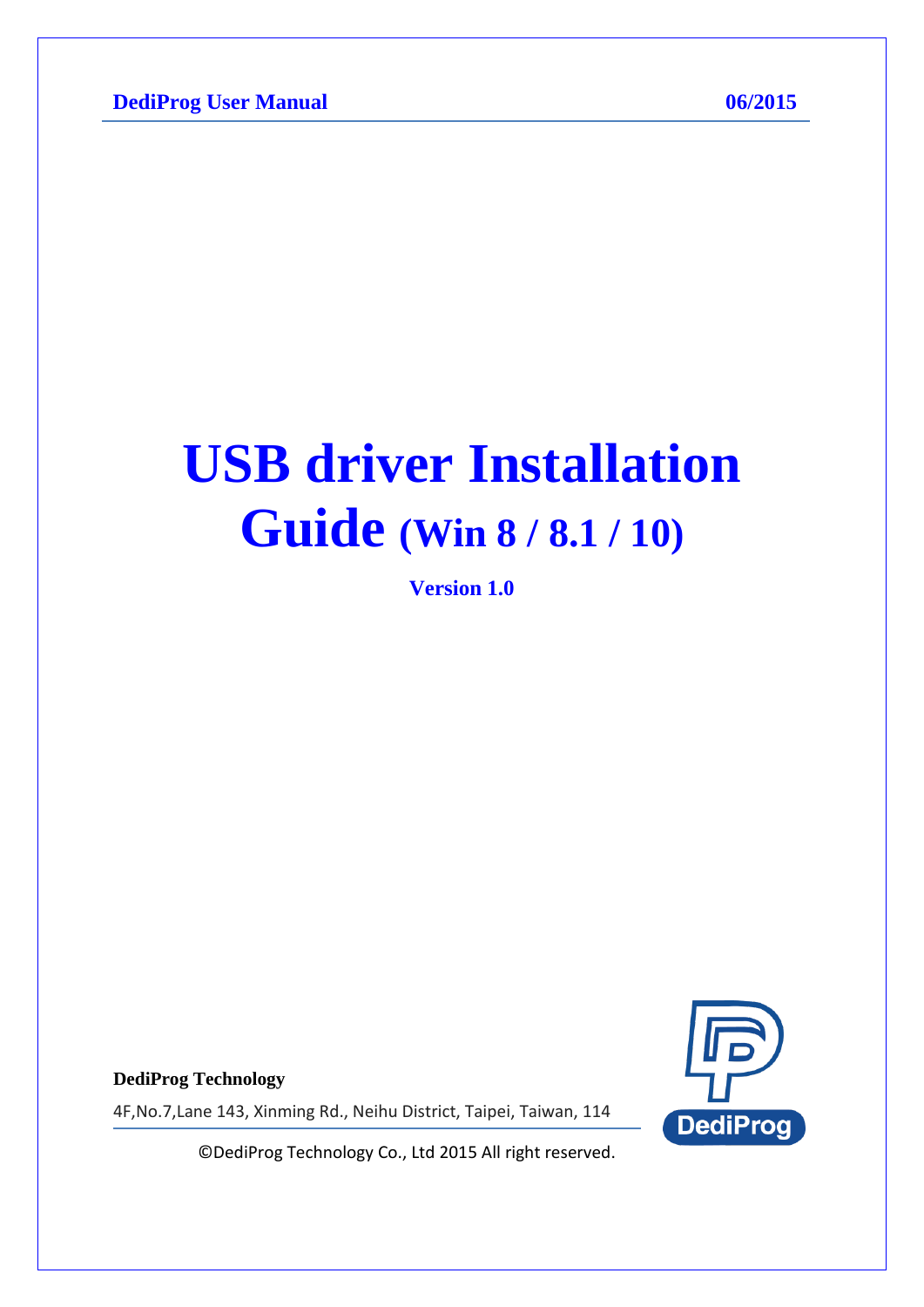

This guide can be used in EE100 / EM100Pro / SF100 / SF600 / SF600*Plus* / ProgMaster and StarProg Series.

When the device is connected to a Windows 8.1 PC for the first time, Windows will report that it failed to find a USB driver if they have not been pre-installed.

Follow the steps below to manually install the USB driver using the Windows 8.1 Device Manager.

- 1. Connect your DediProg device to your computer's USB port.
- 2. Open Device Manager, and the device will be listed under **Other devices.**

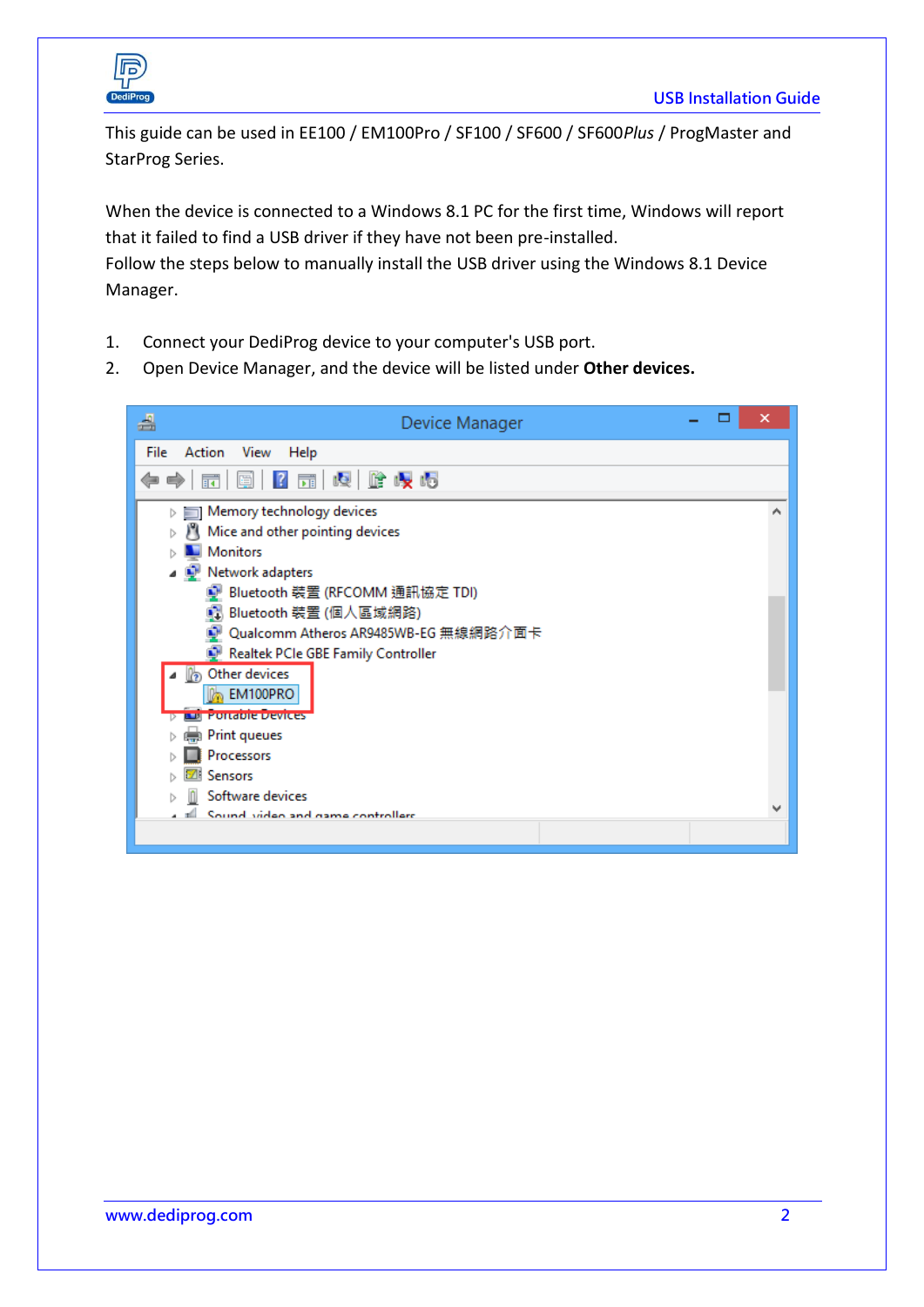

3. Right-click on the device name\* and select **Update Driver Software** from the pop-up menu. This will launch the Hardware Update Wizard.

| 녬<br>Device Manager                                                 |  |   |
|---------------------------------------------------------------------|--|---|
| Action View<br>File<br>Help                                         |  |   |
| 2 司 週 館 収 喝<br>譚<br>圍<br>¢<br>$\Rightarrow$                         |  |   |
| Qualcomm Atheros AR9485WB-EG 無線網路介面卡                                |  | ^ |
| Realtek PCIe GBE Family Controller                                  |  |   |
| Other devices<br>$\mathbb{R}$                                       |  |   |
| EM100PRO                                                            |  |   |
| Update Driver Software<br><b>D</b> Portable De                      |  |   |
| Print queue<br><b>Disable</b>                                       |  |   |
| Processors<br>Uninstall                                             |  |   |
| <b>Sensors</b>                                                      |  |   |
| Scan for hardware changes<br>Software de                            |  |   |
| Sound, vide<br><b>Properties</b><br>Bluetoo                         |  |   |
| Intel(R) 顯示器音效                                                      |  |   |
| Realtek High Definition Audio                                       |  |   |
| Storage controllers<br>⊳ G                                          |  |   |
| System devices                                                      |  |   |
| Universal Serial Bus controllers                                    |  |   |
| Bluetooth Hard Copy Cable Replacement Server                        |  |   |
| Generic USB Hub                                                     |  | v |
| Launches the Update Driver Software Wizard for the selected device. |  |   |

 \*The device name under the Other devices will be different depends on your device model name.

| Device model name      | Device name in the Device Manager |
|------------------------|-----------------------------------|
| EM100Pro               | EM100PRO                          |
| SF600/SF600Plus        | <b>SF600-ISP</b>                  |
| SF100                  | <b>SF100-ISP</b>                  |
| EE100                  | DediProg EE100 Programmer         |
| ProgMaster-F4/F8/U4/U8 | ProgMasterV2                      |
| StarProg-F / U / ATE   | ProgMasterV2                      |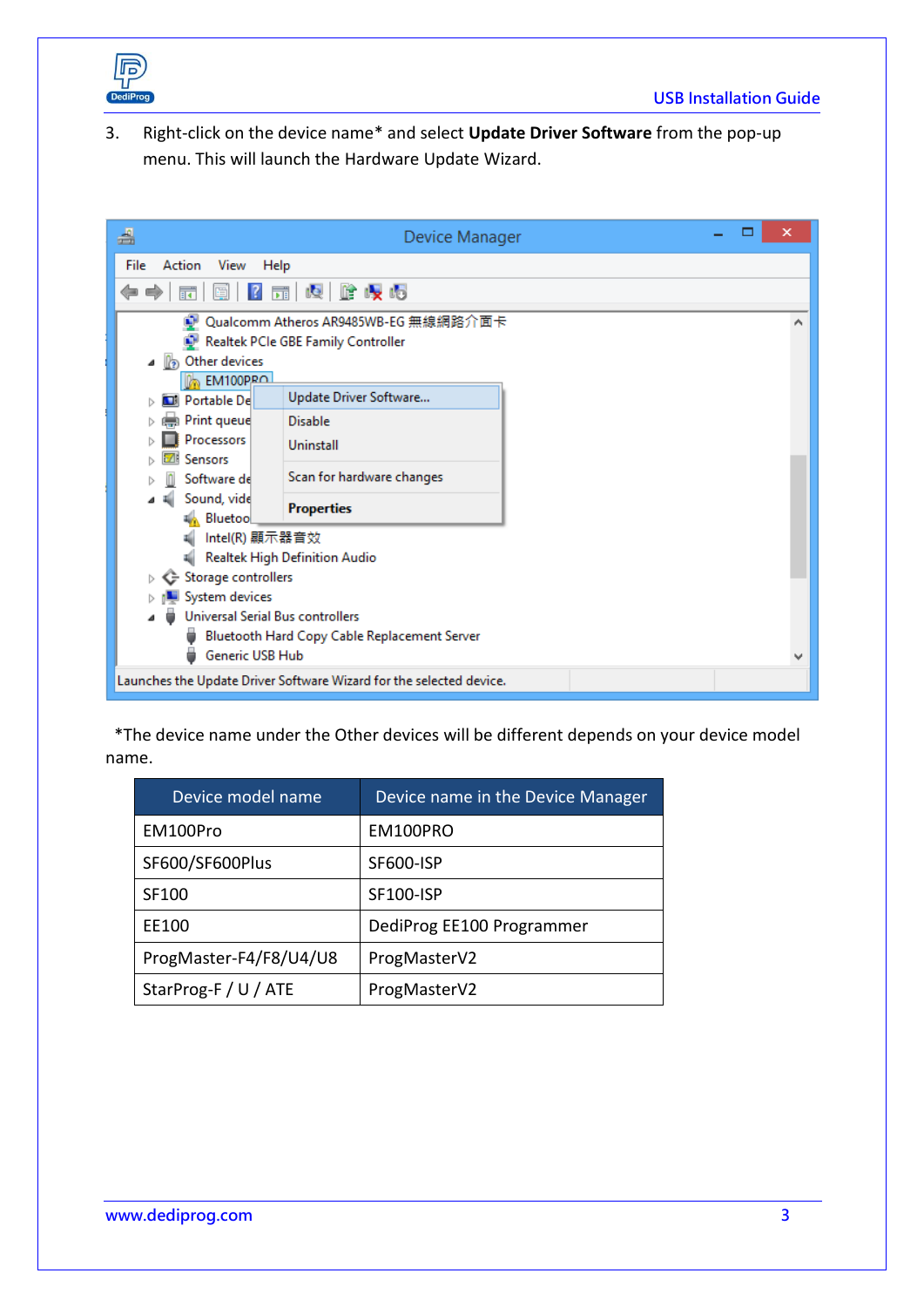

4. Click **Browse my computer for driver software** to continue.

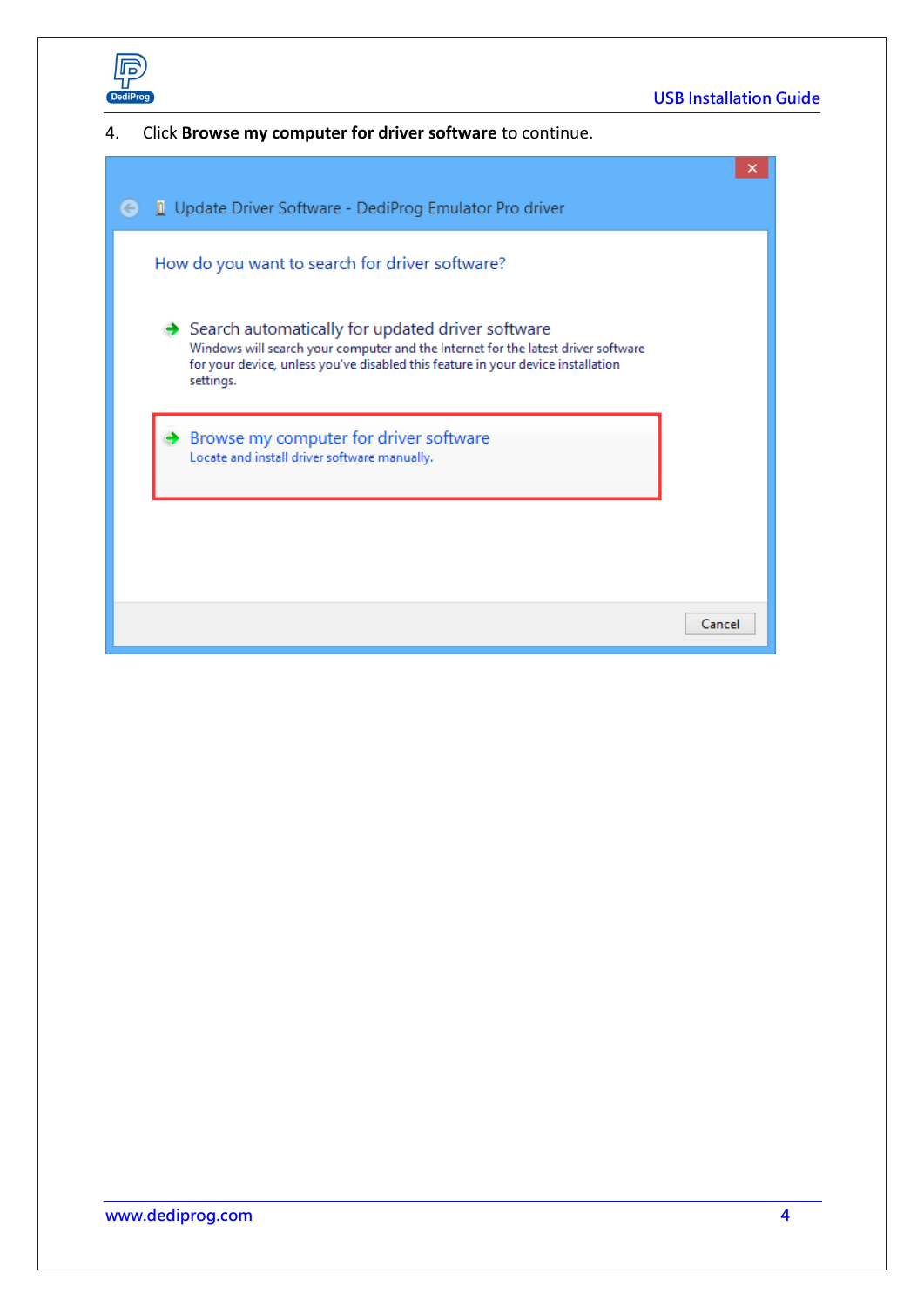

5. Select **Let me pick from a list of device drivers on my computer** and click **Next.**

|              | ×                                                                                                                                                                                                    |
|--------------|------------------------------------------------------------------------------------------------------------------------------------------------------------------------------------------------------|
| $\leftarrow$ | Update Driver Software - DediProg Emulator Pro driver                                                                                                                                                |
|              | Browse for driver software on your computer                                                                                                                                                          |
|              | Search for driver software in this location:                                                                                                                                                         |
|              | C:\Program Files (x86)\DediProg\EM100\driver<br>٧<br>Browse                                                                                                                                          |
|              | Include subfolders                                                                                                                                                                                   |
|              |                                                                                                                                                                                                      |
|              |                                                                                                                                                                                                      |
|              | Let me pick from a list of device drivers on my computer<br>This list will show installed driver software compatible with the device, and all driver<br>software in the same category as the device. |
|              |                                                                                                                                                                                                      |
|              | Cancel<br>Next                                                                                                                                                                                       |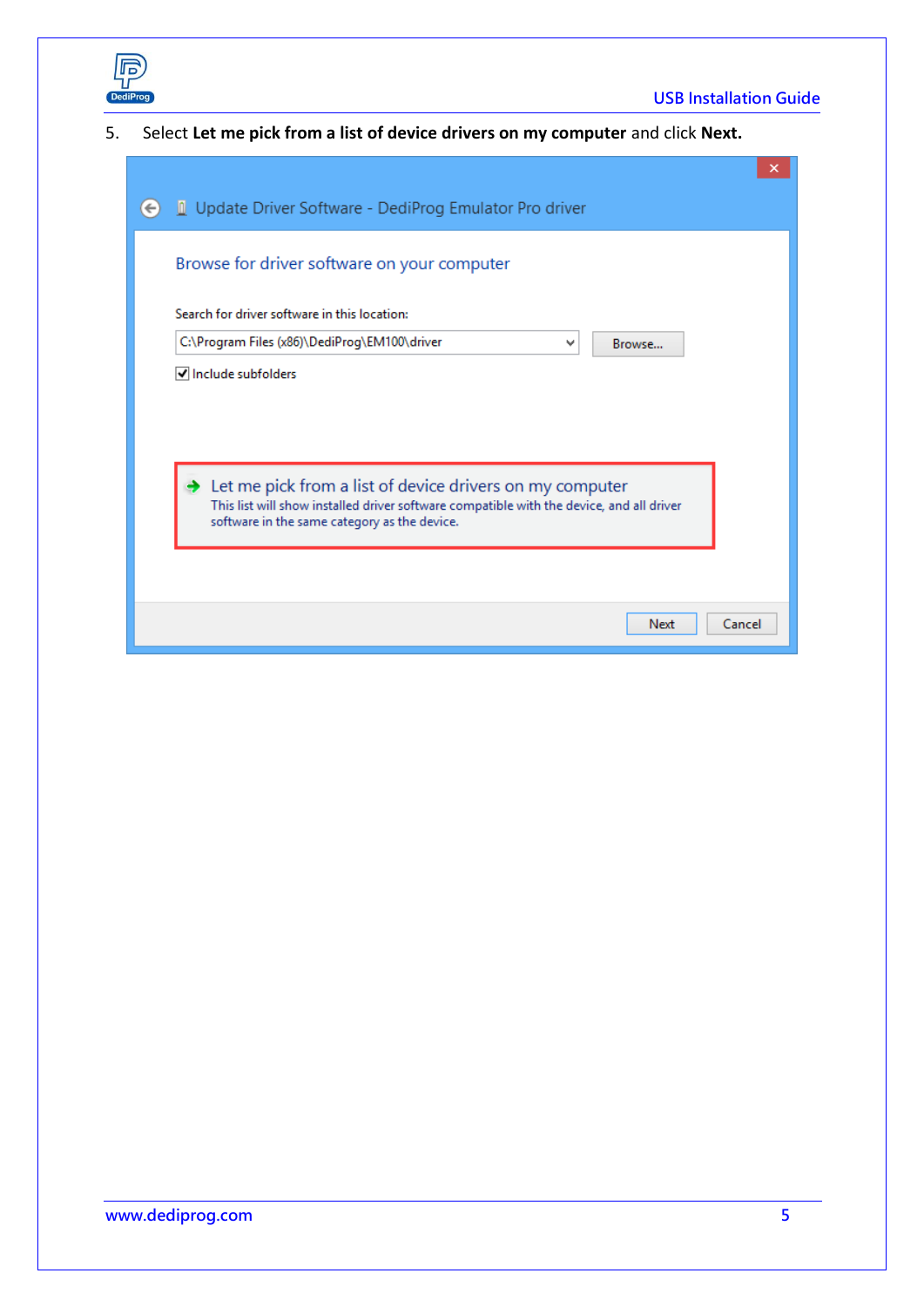

#### 6. Click **Next.**

|                                                   | ×              |
|---------------------------------------------------|----------------|
| Update Driver Software - EM100PRO<br>$\leftarrow$ |                |
| Select your device's type from the list below.    |                |
| Common hardware types:                            |                |
| Show All Devices                                  |                |
| ₩ 61883 devices                                   |                |
| Acute PC-Based Instrument                         |                |
| Audio inputs and outputs<br>4                     |                |
| ÿ<br>Audio/video control devices                  |                |
| <b>Batteries</b><br><b>Biometric devices</b>      |                |
| <b>B</b> Bluetooth                                |                |
| <b>&amp; Bluetooth Virtual Devices</b>            |                |
| <b>Computer</b>                                   |                |
| Digital Media Devices                             |                |
| Disk drives                                       |                |
|                                                   |                |
|                                                   |                |
|                                                   | Cancel<br>Next |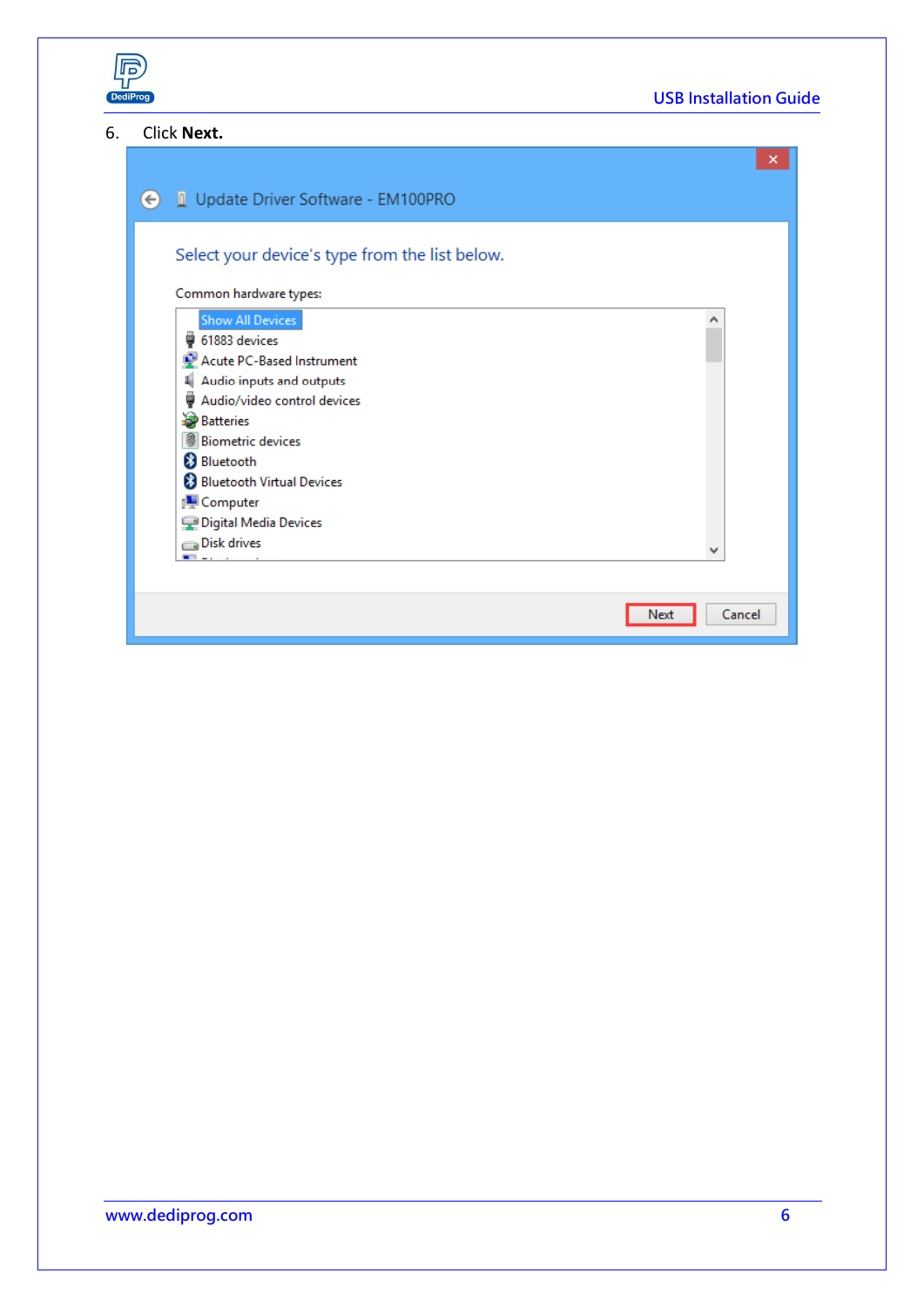

#### 7. Click **Have Disk**

| $(\Leftrightarrow)$ | Update Driver Software - EM100PRO                                                                                                                                                                                                      | × |
|---------------------|----------------------------------------------------------------------------------------------------------------------------------------------------------------------------------------------------------------------------------------|---|
|                     | Select the device driver you want to install for this hardware.<br>Select the manufacturer and model of your hardware device and then click Next. If you have a<br>disk that contains the driver you want to install, click Have Disk. |   |
|                     | (Retrieving a list of all devices)<br>Have Disk                                                                                                                                                                                        |   |
|                     | Cancel<br>Next                                                                                                                                                                                                                         |   |

8. Click **Browse** and locate the USB driver folder. (The USB Driver is located in "C:\Program Files (x86)\DediProg\EM100\driver", driver name is "**dediprog.inf**".)

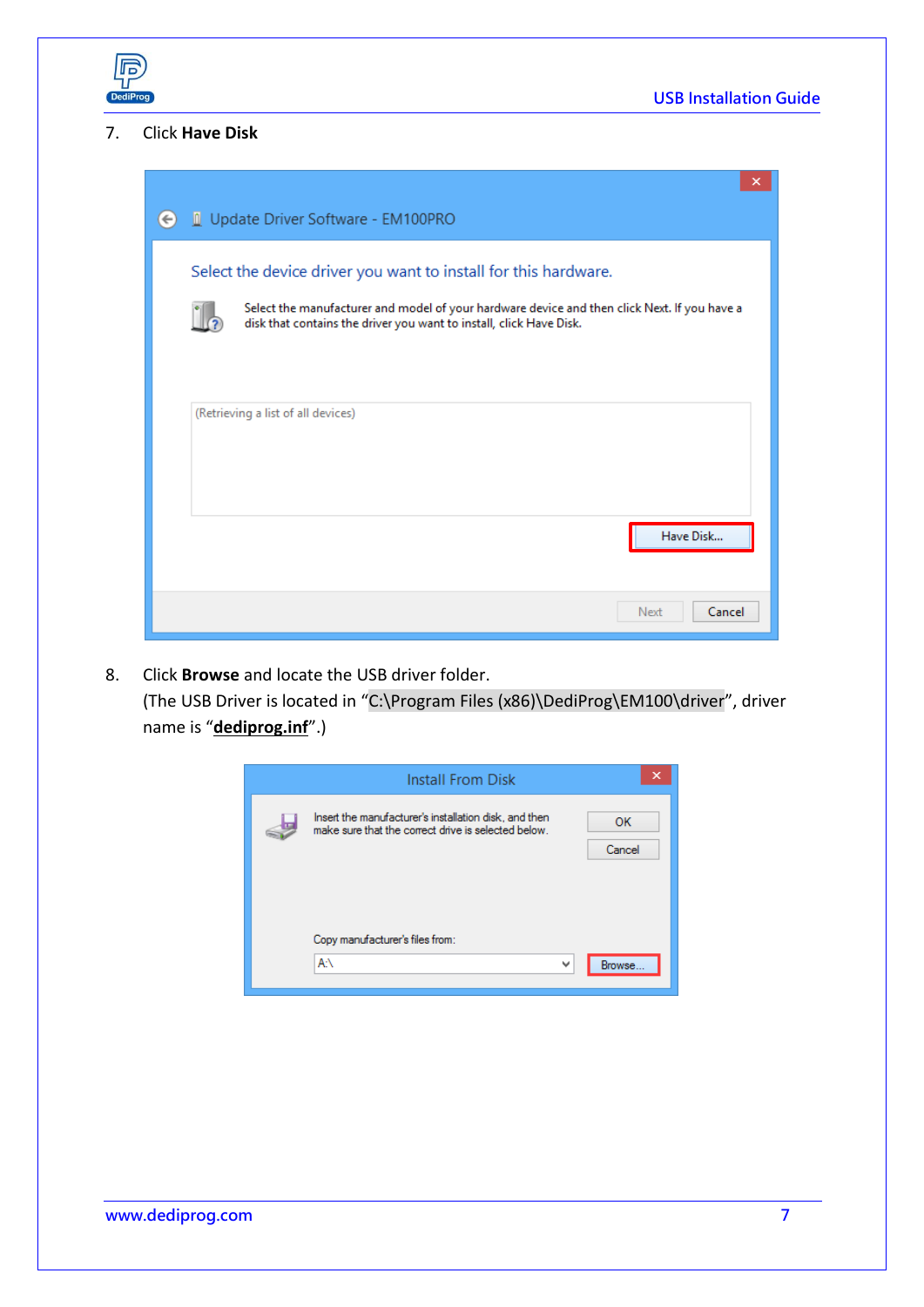

## 9. Select "**dediprog.inf**"

| 녬             |                              | Locate File                               |                                                         | × |
|---------------|------------------------------|-------------------------------------------|---------------------------------------------------------|---|
| Look in:      | driver                       | v                                         | 6 步 2 田                                                 |   |
| Recent places | Name<br>i386<br>dediprog.inf |                                           | Date modified<br>6/5/2015 2:34 PM<br>4/30/2013 11:13 AM |   |
| Desktop       |                              |                                           |                                                         |   |
| Libraries     |                              |                                           |                                                         |   |
| This PC       |                              |                                           |                                                         |   |
| Network       | $\checkmark$                 |                                           |                                                         | ⋗ |
|               | File name:<br>Files of type: | dediprog.inf<br>Setup Information (*.inf) | Open<br>v<br>Cancel<br>$\mathbb{I}_{\mathbb{Q}}$        |   |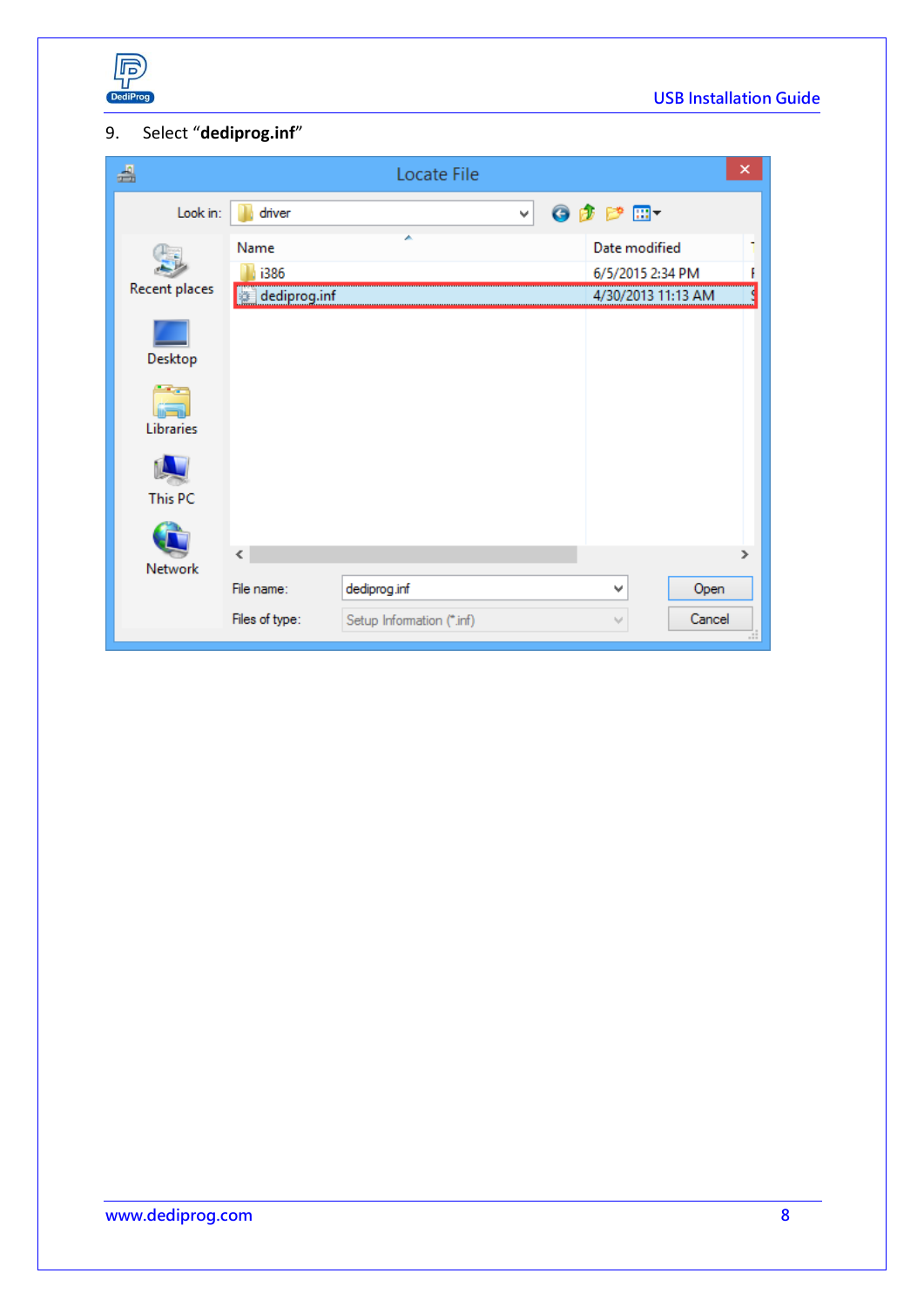

### 10. Select "**DediProg Emulator Pro driver**" from Model list and click **Next.**

|              | ×                                                                                                                                                                                                                                      |  |
|--------------|----------------------------------------------------------------------------------------------------------------------------------------------------------------------------------------------------------------------------------------|--|
| $\leftarrow$ | Update Driver Software - DediProg Emulator Pro driver                                                                                                                                                                                  |  |
|              | Select the device driver you want to install for this hardware.<br>Select the manufacturer and model of your hardware device and then click Next. If you have a<br>disk that contains the driver you want to install, click Have Disk. |  |
|              | Show compatible hardware<br>Model<br>DediProg Emulator Pro driver                                                                                                                                                                      |  |
|              | Have Disk<br>This driver has an Authenticode(tm) signature.<br>Tell me why driver signing is important                                                                                                                                 |  |
|              | Next<br>Cancel                                                                                                                                                                                                                         |  |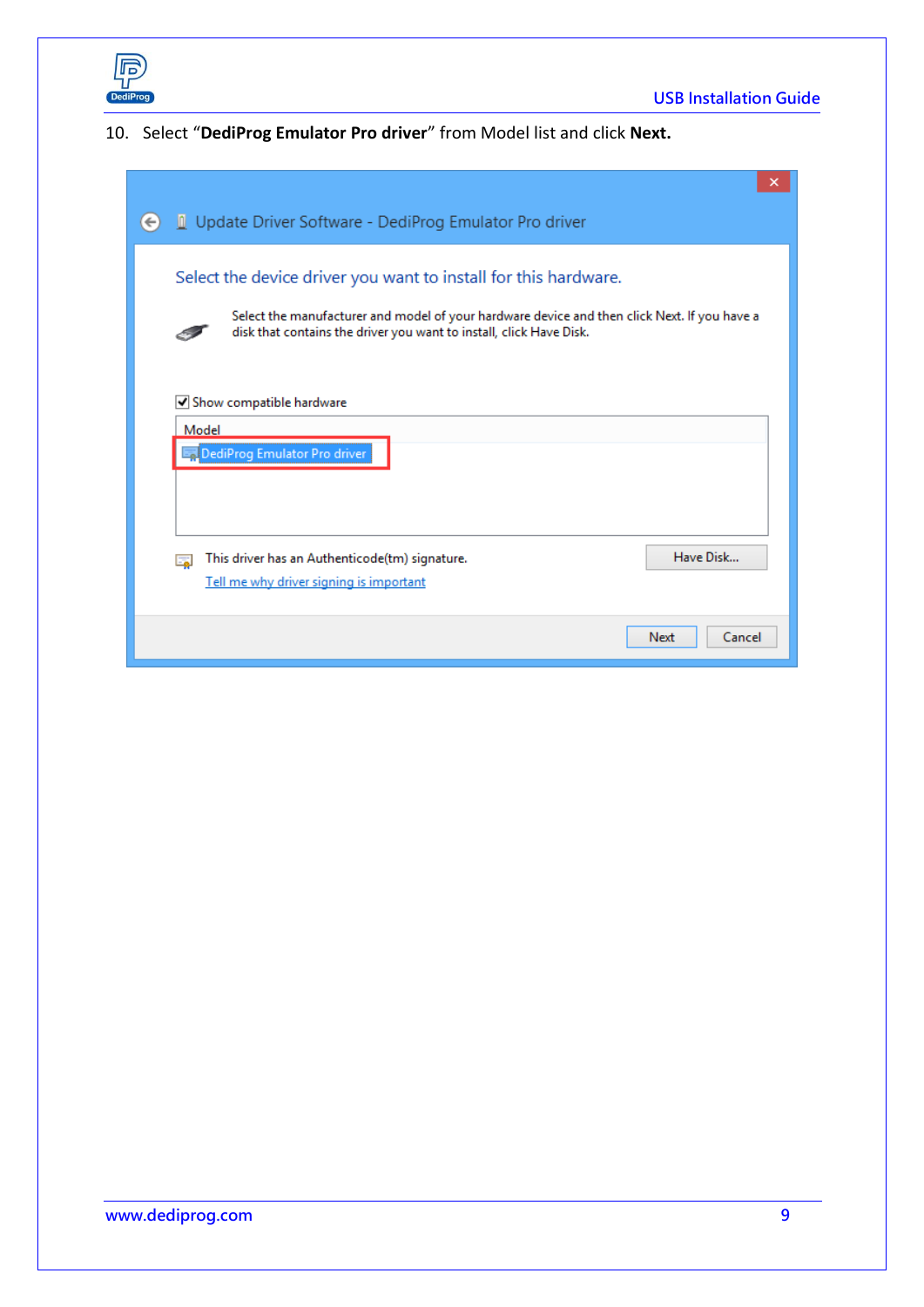

11. Please wait until the installation is finished and close.

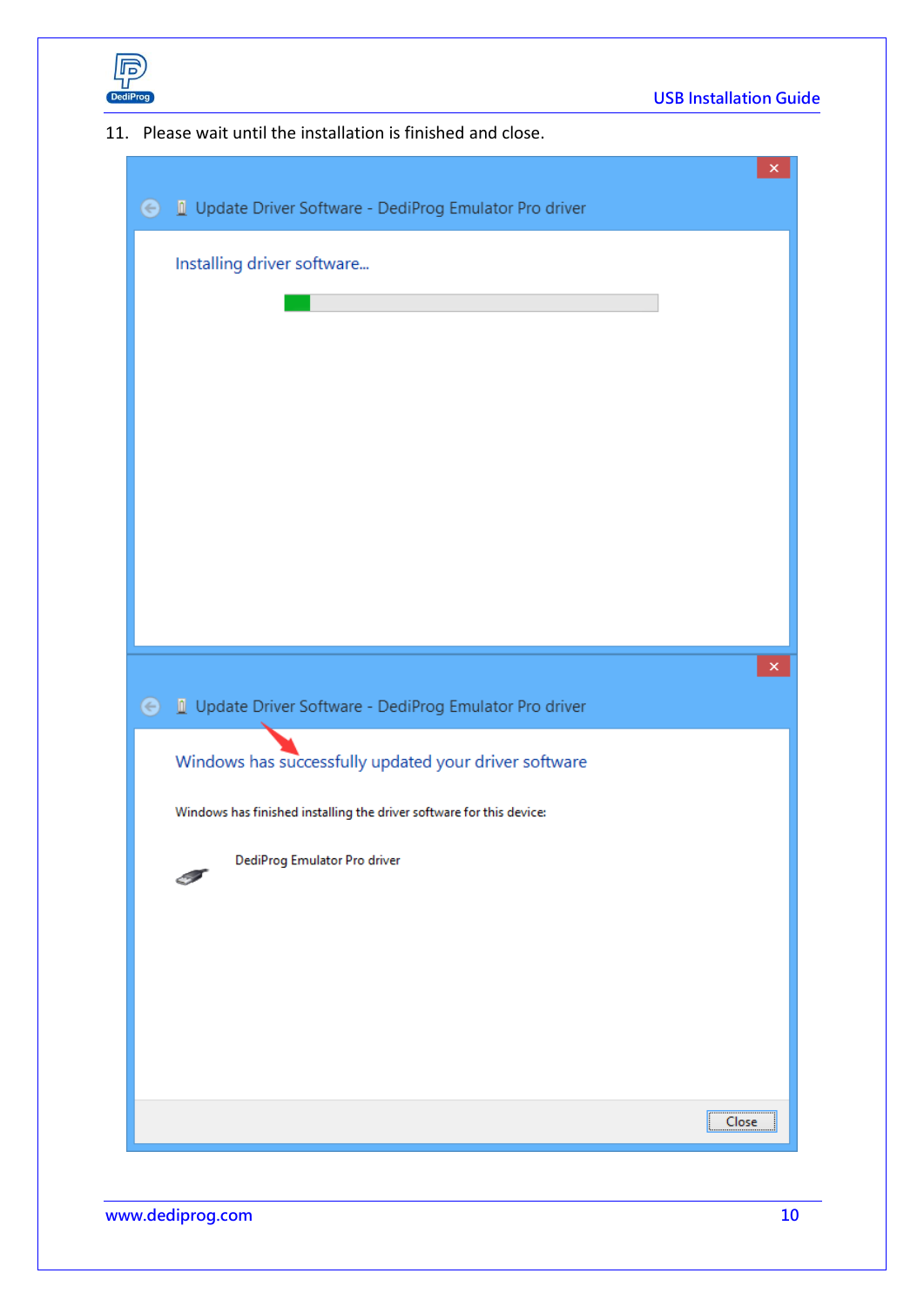

12. Check Device Manager and see the USB driver has successfully updated. It is now possible to connect to the DediProg device. The newly installed device will be listed under "Universal Serial Bus controllers" in the Device manager:

| 녬<br>Device Manager                                                                                                                                                                                                                                                                                                                                                                                                                                                                   |   |
|---------------------------------------------------------------------------------------------------------------------------------------------------------------------------------------------------------------------------------------------------------------------------------------------------------------------------------------------------------------------------------------------------------------------------------------------------------------------------------------|---|
| Action View Help<br>File                                                                                                                                                                                                                                                                                                                                                                                                                                                              |   |
| 2 亩 圆 胎 嗅 喝<br>⇚<br>請<br>圖                                                                                                                                                                                                                                                                                                                                                                                                                                                            |   |
| A D Network adapters<br>● Bluetooth 裝置 (RFCOMM 通訊協定 TDI)<br>Bluetooth 裝置 (個人區域網路)<br>D Qualcomm Atheros AR9485WB-EG 無線網路介面卡<br>Realtek PCIe GBE Family Controller<br><b>D</b> Portable Devices<br>Print queues<br>Processors<br>Sensors                                                                                                                                                                                                                                               | А |
| Software devices                                                                                                                                                                                                                                                                                                                                                                                                                                                                      |   |
| Sound, video and game controllers<br>Storage controllers<br>System devices<br><b>Universal Serial Bus controllers</b><br><b>Bluetooth Hard Copy Cable Replacement Server</b><br>DediProg Emulator Pro driver<br>Generic USB Hub<br><b>Generic USB Hub</b><br>Intel(R) 7 Series/C216 Chipset Family USB Enhanced Host Controller - 1E2D<br>Intel(R) 7 Series/C216 Chipset Family USB Enhanced Host Controller - 1E26<br>Intel(R) USB 3.0 eXtensible Host Controller - 0100 (Microsoft) |   |
| <b>USB Composite Device</b><br><b>USB Root Hub</b><br><b>USB Root Hub</b><br>USB Root Hub (xHCl)                                                                                                                                                                                                                                                                                                                                                                                      |   |

\*Driver name and device model name

| Device model name      | Driver name listed the USB controllers |
|------------------------|----------------------------------------|
| EM100Pro               | DediProg Emulator Pro driver           |
| SF600/SF600Plus        | DediProg SF Programmer driver          |
| SF100                  | DediProg SF Programmer driver          |
| EE100                  | DediProg EE100 Programmer              |
| ProgMaster-F4/F8/U4/U8 | DediProg ProgMaster Gang Programmer    |
| StarProg-F / U / ATE   | DediProg ProgMaster Gang Programmer    |